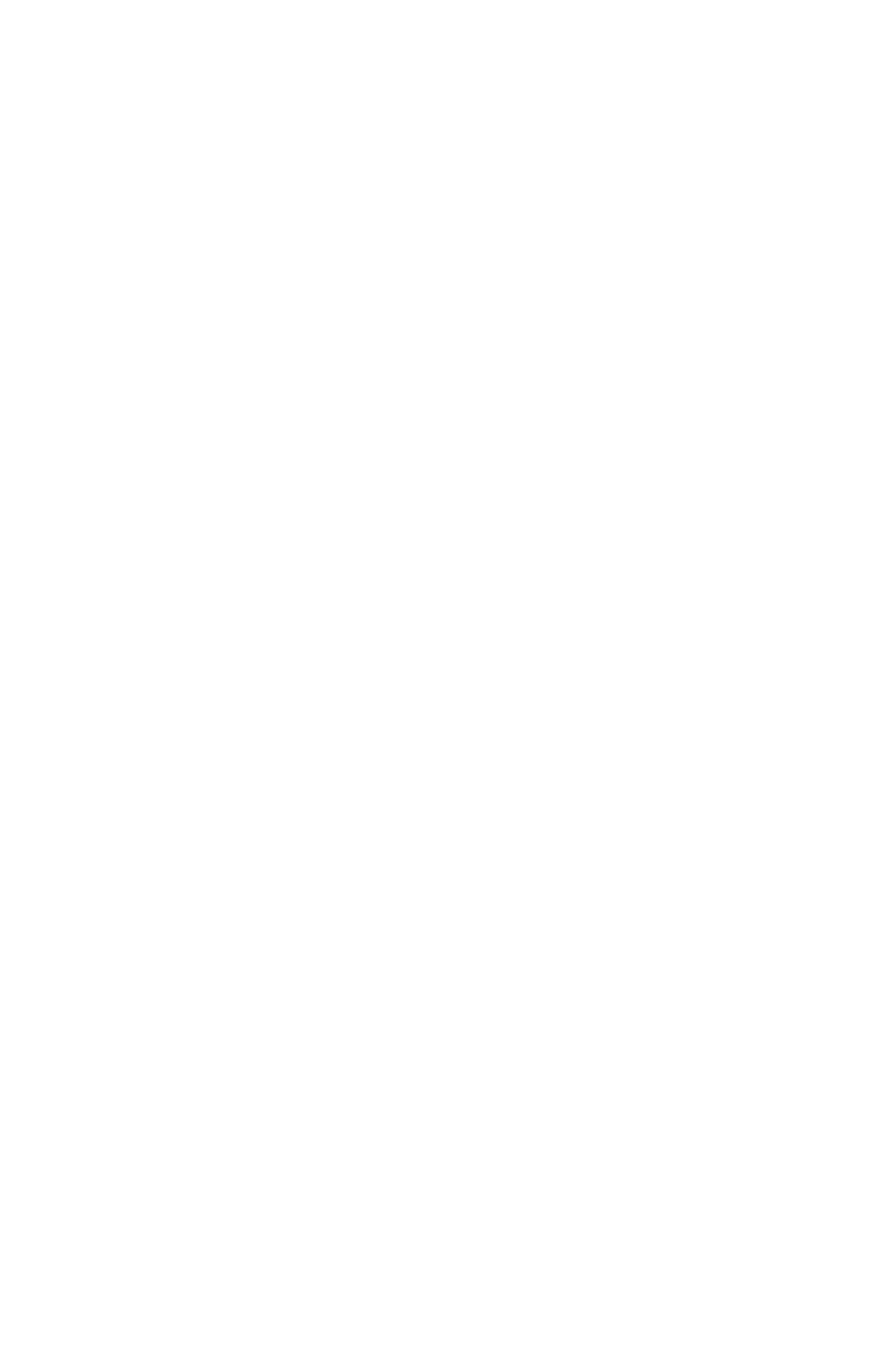### **Cod: 06 Renting Outdoor Standard Stand**



- Walls on the outline, platform/stage, roof
- Carpet one use only
- Fascia board with company name, on the main side of the booth
- Power panel 230V/3kW
- 1 table, 3 chairs, 1 garbage bin, 1 spotlights/4sqm, 1 plug
- The stand also includes 1 sqm office (with 1 curtain, 1 pannel, 1 clothes hanger)

**Price: 45 Euro/sqm**

### **Cod: 07 Renting Outdoor Customized Stand**



The customized stand is built up based

on a commonly agreed structure

The structures available:

- Modular structure
- Stage structure
- Ready built wooden lodge

\*) personalized offer depending on area

## **Cod: 08 Renting exhibition tent (5x5x2,5 m)**



ZIP code 011465; District 1 Bucharest – Romania

- Aluminium structure
- PVC side walls and canopy
- 1 table, 4 chairs, 1 trash bin, 1 plug, 3 spotlights
- Stage structure
- Single use carpet

**Price: 45 Euro/sqm**

**ROMEXPO S.A.** 

Phone: 004 021 207 70 00 / 202 57 00: Fax: 004 021 207 70 70 Vat number: RO 1555425; EUID: ROONRCJ40/14818/1991; E-mail: romexpo@romexpo.ro Website: www.romexpo.ro

Registration: J40/14818/1991; Subscribed and paid in share capital: 29 619 840 Lei<br>IBAN code: RO29RNCB0067004778810003 (EUR)<br>BCR Dr. Felix Branch - Bucharest